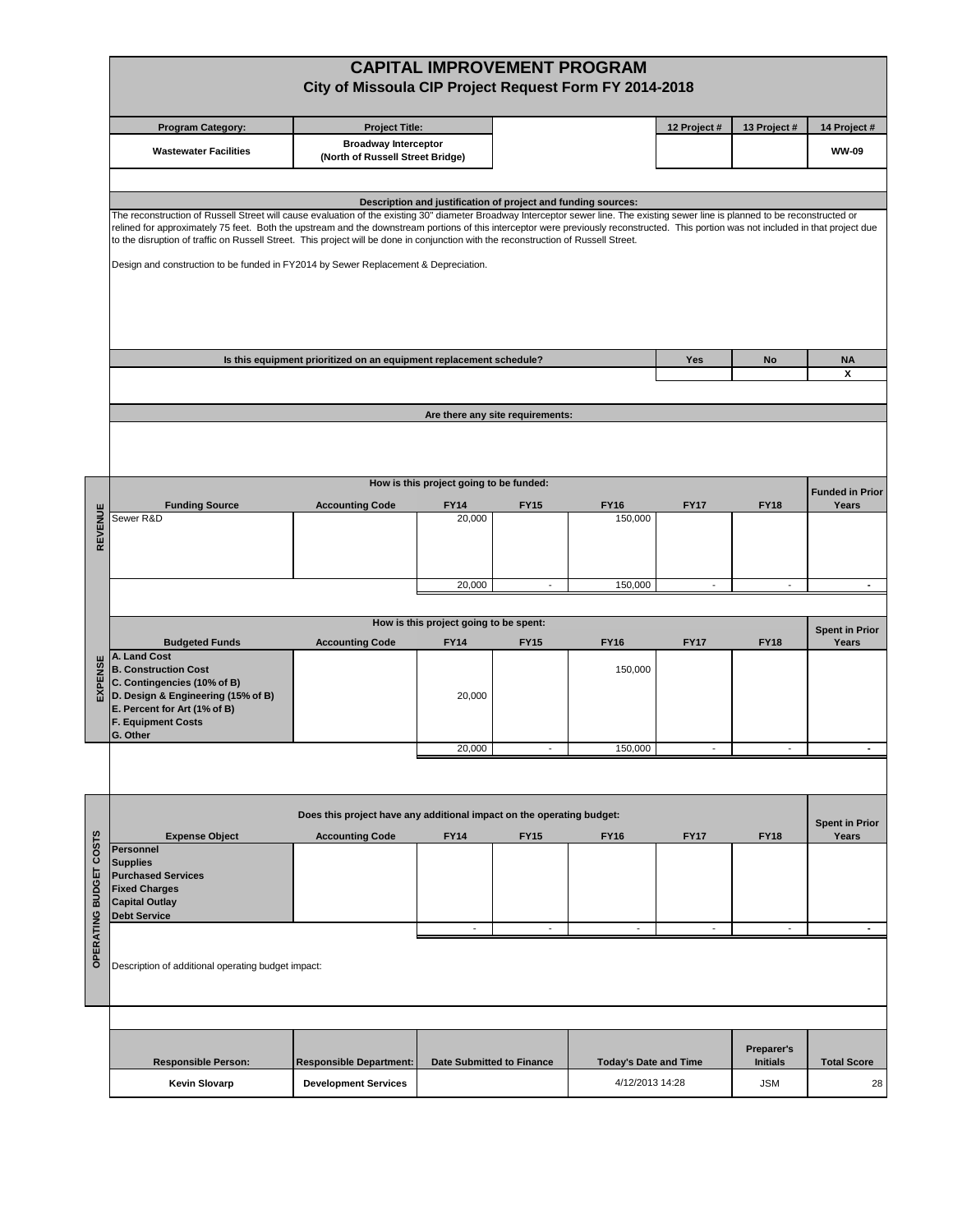| <b>CAPITAL IMPROVEMENT PROGRAM</b><br><b>Project Rating</b><br>(See C.I.P. Instructions For Explanation of Criteria)                                                                                                                                                                   |                                                                 |                              |                                                                                                                                                                  |        |                              |  |  |  |  |  |  |
|----------------------------------------------------------------------------------------------------------------------------------------------------------------------------------------------------------------------------------------------------------------------------------------|-----------------------------------------------------------------|------------------------------|------------------------------------------------------------------------------------------------------------------------------------------------------------------|--------|------------------------------|--|--|--|--|--|--|
|                                                                                                                                                                                                                                                                                        |                                                                 |                              |                                                                                                                                                                  |        |                              |  |  |  |  |  |  |
| <b>Wastewater Facilities</b>                                                                                                                                                                                                                                                           | <b>Broadway Interceptor</b><br>(North of Russell Street Bridge) |                              |                                                                                                                                                                  |        | <b>WW-09</b>                 |  |  |  |  |  |  |
| <b>Qualitative Analysis</b>                                                                                                                                                                                                                                                            |                                                                 | Yes                          | No<br><b>Comments</b>                                                                                                                                            |        |                              |  |  |  |  |  |  |
| 1. Is the project necessary to meet federal,<br>state, or local legal requirements? This cri-<br>terion includes projects mandated by Court<br>Order to meet requirements of law or other<br>requirements. Of special concern is that the<br>project be accessible to the handicapped. |                                                                 |                              | X                                                                                                                                                                |        |                              |  |  |  |  |  |  |
| 2. Is the project necessary to fulfill a con-<br>tractual requirement? This criterion includes<br>Federal or State grants which require local<br>participation. Indicate the Grant name and<br>number in the comment column.                                                           |                                                                 |                              | X                                                                                                                                                                |        |                              |  |  |  |  |  |  |
| 3. Is this project urgently required? Will de-<br>lay result in curtailment of an essential ser-<br>vice? This statement should be checked<br>"Yes" only if an emergency is clearly indi-<br>cated; otherwise, answer "No". If "Yes",<br>be sure to give full justification.           |                                                                 |                              | X                                                                                                                                                                |        |                              |  |  |  |  |  |  |
| 4. Does the project provide for and/or im-<br>prove public health and/or public safety?<br>This criterion should be answered "No" un-<br>less public health and/or safety can be<br>shown to be an urgent or critical factor.                                                          |                                                                 |                              | X                                                                                                                                                                |        |                              |  |  |  |  |  |  |
| <b>Quantitative Analysis</b>                                                                                                                                                                                                                                                           |                                                                 | Raw<br><b>Score</b><br>Range | <b>Comments</b>                                                                                                                                                  | Weight | <b>Total</b><br><b>Score</b> |  |  |  |  |  |  |
| 5. Does the project result in maximum<br>benefit to the community from the<br>investment dollar?                                                                                                                                                                                       |                                                                 | $(0-3)$<br>$\mathbf{1}$      | Construction of the Broadway Interceptor was completed in 2005. This is the only section of main<br>5<br>that was not updated with that previous project.        |        |                              |  |  |  |  |  |  |
| 6. Does the project require speedy<br>implementation in order to assure its<br>maximum effectiveness?                                                                                                                                                                                  |                                                                 | $(0-3)$<br>$\overline{2}$    | The project should be completed during Russell Street reconstruction currently planned for 2016 to<br>4<br>minimize traffic disruption.                          |        |                              |  |  |  |  |  |  |
| 7. Does the project conserve energy,<br>cultural or natural resources, or reduce<br>pollution?                                                                                                                                                                                         |                                                                 | $(0-3)$<br>$\mathbf{1}$      | Completing the improvements at the same time as Russell Street reconstruction conserves energy<br>3<br>resources and reduces impacts to roadway users.           |        |                              |  |  |  |  |  |  |
| 8. Does the project improve or expand<br>upon essential City services where such<br>services are recognized and accepted as<br>being necessary and effective?                                                                                                                          |                                                                 | $(0-2)$<br>$\overline{2}$    | Improvements to this section of pipe is necessary for system capacity and integrity.                                                                             | 4      | 8                            |  |  |  |  |  |  |
| 9. Does the project specifically relate to the<br>City's strategic planning priorities or other<br>plans?                                                                                                                                                                              |                                                                 | $(0-3)$<br>$\mathbf{1}$      | Identified in Wastewater Facilities Plan as having capacity limitations. Sanitary sewer facilities have<br>been identified as necessary for a livable community. | 4      |                              |  |  |  |  |  |  |
|                                                                                                                                                                                                                                                                                        |                                                                 |                              | <b>Total Score</b>                                                                                                                                               |        | 28                           |  |  |  |  |  |  |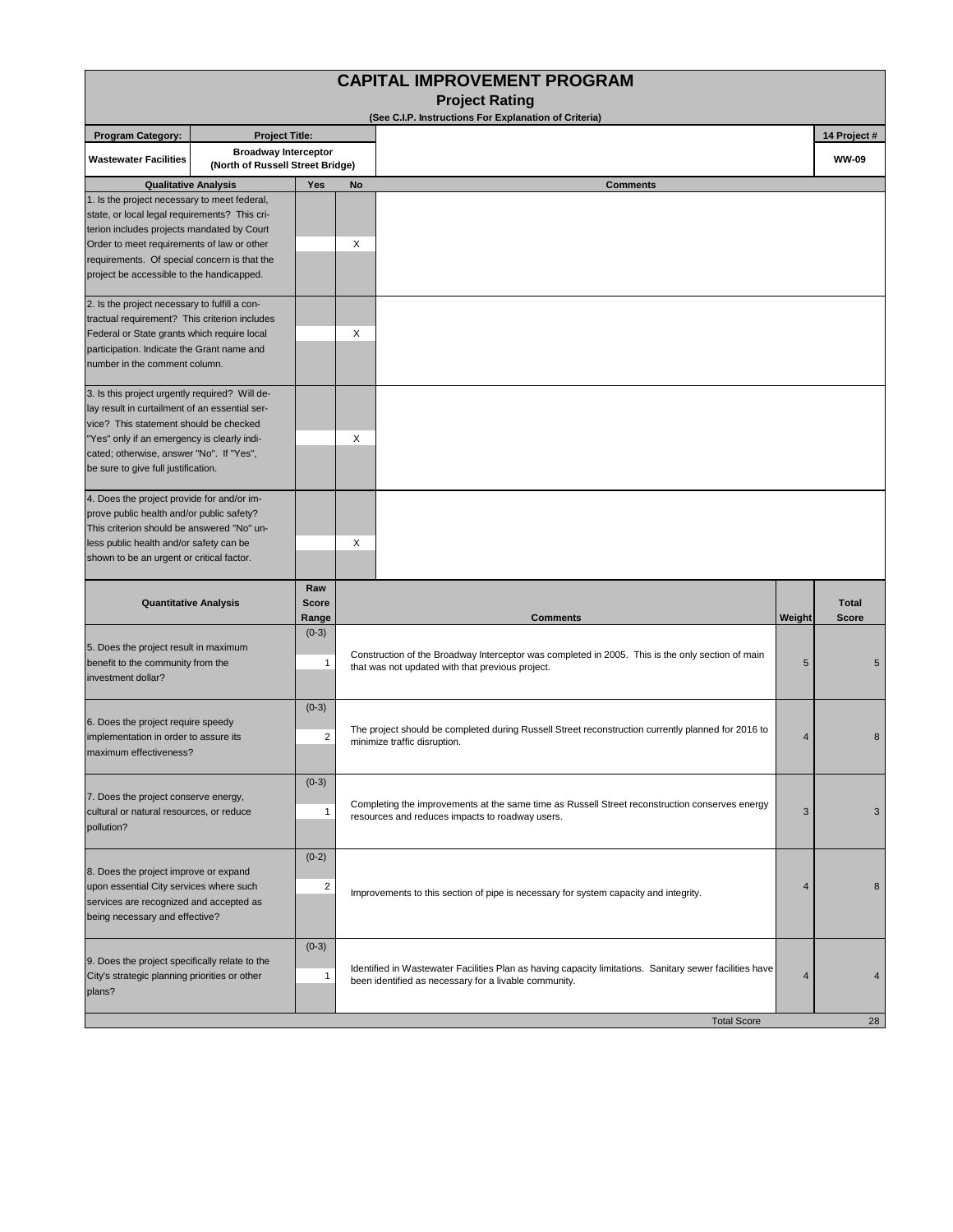